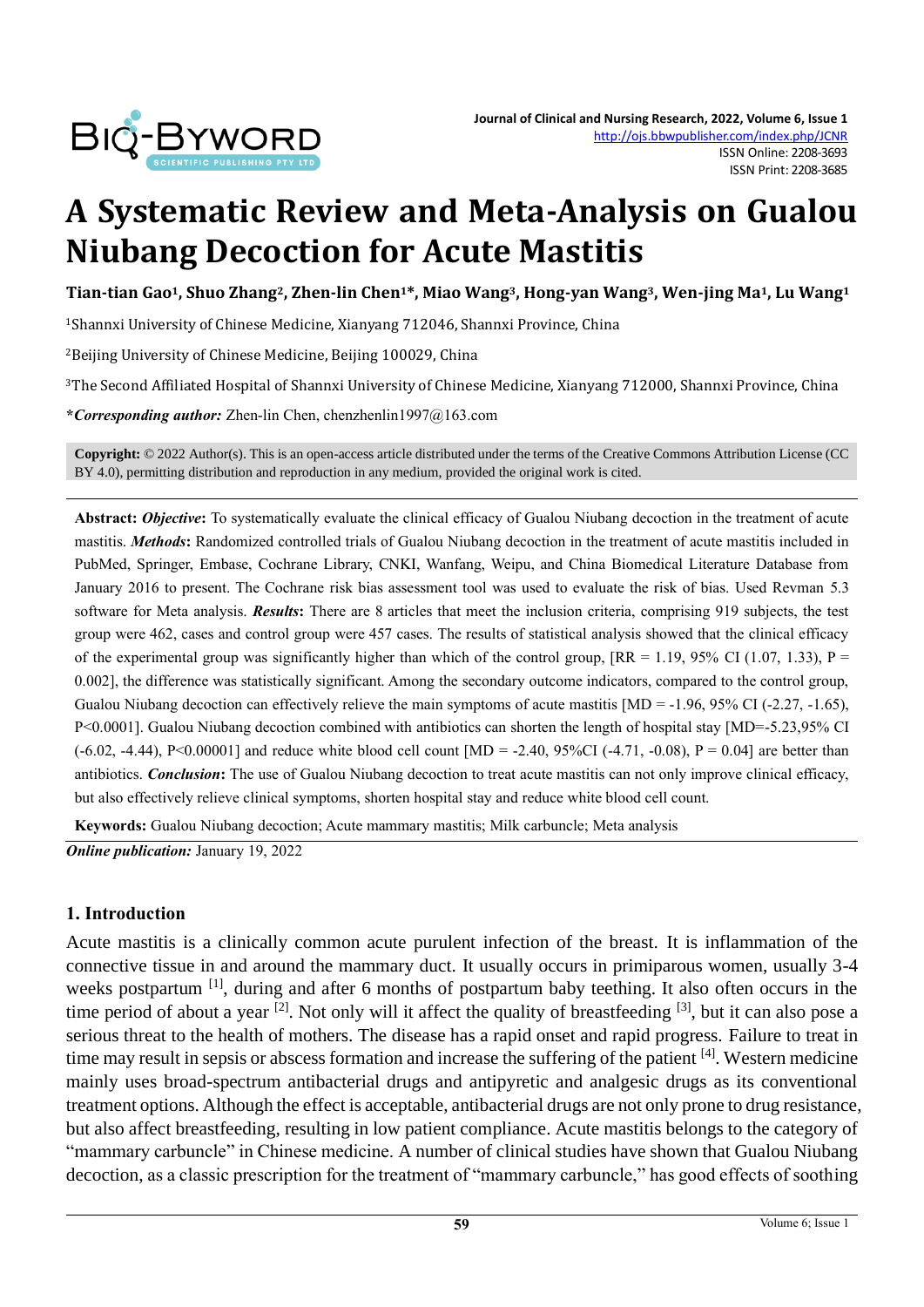the liver, clearing the stomach, reducing swelling and clearing the milk. It is clinically effective in improving breast swelling and pain, breast lumps and breast local burning. Although there are some literature reports on the clinical efficacy of Gualou Niubang Decoction in the treatment of acute mastitis, these trials often have small sample sizes and single clinical trial results. Therefore, for the first time, this study adopted the method of literature collection and meta-analysis to screen out the literature related to acute mastitis in the existing clinical randomized controlled trials, and collected, sorted, and statistically analyzed the research results. A systematic review of the clinical efficacy of Gualou Niubang decoction in the treatment of acute mastitis provides a certain value of evidence-based reference for future clinical applications.

### **2. Data and methods**

#### **2.1. Literature search**

The search period is from January 2016 to present. In Chinese, "Gualou Niubang decoction, breast carbuncle, externally blown breast carbuncle, breast blown, acute mastitis, lactation mastitis" is the keyword; Search in English with "acute mastitis, lactational mastitis, mastitis," "Gualou Niubang decoction, GualouNiubang, Traditional Chinese Medicine" as keywords. Search CNKI, Wanfang, Weipu, China Biomedical Literature Database, PubMed, Springer, EMbase, Cochrane Library. According to the characteristics of each database, the corresponding search strategy is adopted. The purpose of the search is to collect publicly published randomized controlled trials on the treatment of Gualou Niubang Decoction in the treatment of acute mastitis at home and abroad.

#### **2.2. Inclusion criteria**

- (1) Clinical randomized controlled trials.
- (2) The included patients meet the diagnostic criteria for acute mastitis.
- (3) All patients are not limited to age and ethnicity.
- (4) The treatment group is mainly Gualou Niubang Decoction.
- (5) The control group was treated with conventional Western medicine or other treatments.

### **2.3. Exclusion criteria**

- (1) Repetitive articles with the same content are retrieved from different databases.
- (2) Animal experiments or basic experiments.
- (3) Sample data is unclear or incomplete.

### **2.4. Data extraction**

Two researchers independently screened the titles and abstracts of potential eligible studies, and then they retrieved and reviewed the full text of the possible studies based on the inclusion and exclusion criteria and extracted the data. If there was disagreement, they agreed through discussion or submitted it to a third party for evaluation. Data extraction table mainly included the basic information of the study (author's name, title of the study, year of publication, country/ region, and publication status), study characteristics (sample size, source of cases, age, gender, distribution, diagnostic criteria, and inclusion and exclusion criteria), intervention and control measures (dosage form, dose, and duration),research methodology (random scheme generation, allocation hiding, blind method, incomplete result data, selective reporting, other biases, and loss of follow-up),and outcome measures.

### **2.5. Assessment of literature quality**

Use Cochrane risk bias assessment tool to evaluate the risk of bias in the included literature [5], two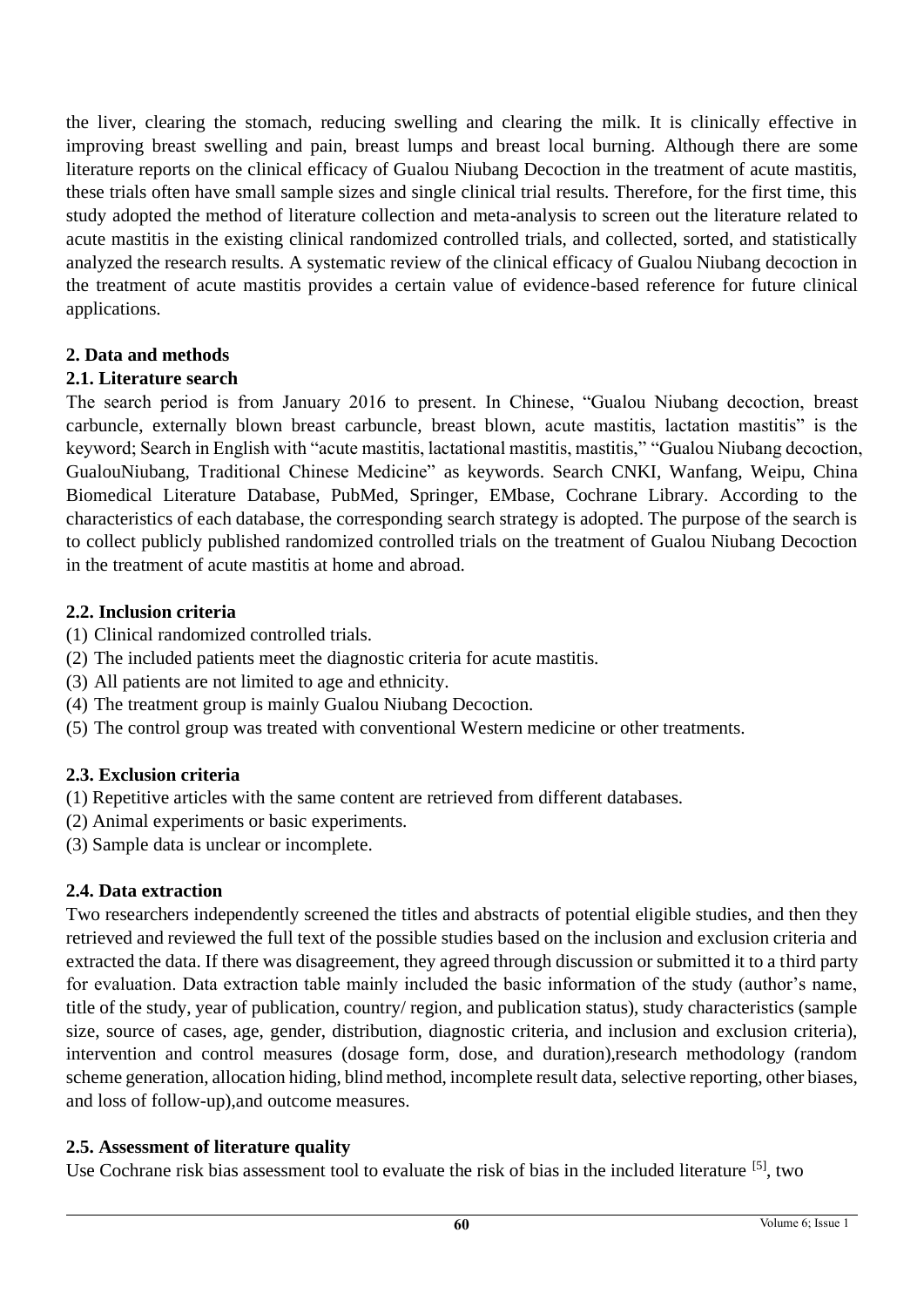reviewers independently evaluated the methodological quality of each included study. It comprised the following seven aspects: random sequence generation, allocation concealment, blind method, incomplete result data, selective reporting, and other biases. The quality evaluation results of each item can be divided into three grades: "low risk" "high risk" and "unclear." Also, use the modified "Jadad scoring method." The methods for determining "low risk" are: randomized comparison table method, allocation concealment method, sufficiently reliable blinding method, complete result data, no selective report, no loss to followup and withdrawal.

### **2.6. Statistical analysis**

Statistical analysis was performed using Rev Man 5.3 software [6]. The binomial variables were described by using relative risk (RR) and 95% confidence interval (CI), and the continuous variables were described by mean difference (MD) and 95% CI to describe the effect value of the intergroup comparison. Heterogeneity was judged on the basis of the results of I2 test. I<sup>2</sup>>50% indicated that the heterogeneity of inter-study was significant, and the random effect model was adopted. Additionally, the fixed effect model was adopted when I<sup>2</sup><50%, it is believed that there is a large heterogeneity among the studies, and it is necessary to adopt a random effects model and analyze the sources of heterogeneity in the included studies. When P<0.05, the result is considered to be statistically significant  $^{[7]}$ .

### **3. Results**

### **3.1. Overview of included literature**

According to the search strategy, 147 original documents were retrieved in 7 databases, 104 articles remain after deleting duplicate documents,87 irrelevant articles are deleted after browsing the titles and abstracts. Initially obtained 17 documents that may meet the inclusion criteria, and finally included 8 randomized controlled trials after reading the full text <sup>[8-15]</sup>. The flow chart of literature retrieval and screening is shown in **Figure 1**.



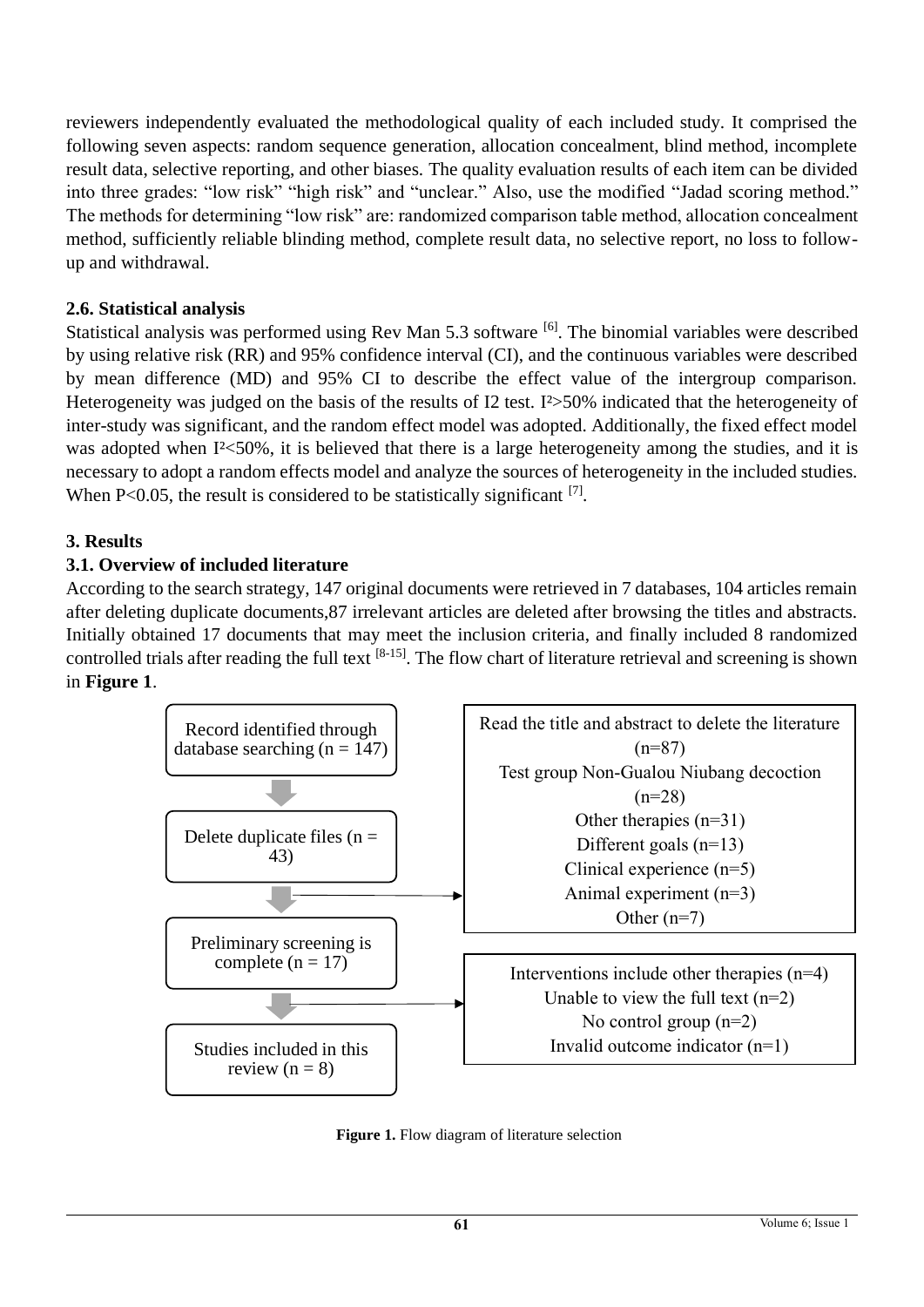### **3.2. Basic characteristics of the included literature**

All trials included a total of 919 patients with acute mastitis. The sample size ranges from 60 to 200. In the treatment group, 3 trials  $[8-10]$  only used Gualou Niubang decoction, 4 trials  $[11-14]$  used this formula in combination with antibiotics. One trial [15] used Gualou Niubang decoction combined with small needle knife to treat. The 8 included trials all described the clinical efficacy of Gualou Niubang decoction in the treatment of acute mastitis. Two trials<sup>[8, 10]</sup> mentioned relief scores for major clinical symptoms. Two trials  $[11, 12]$  involved changes in the length of hospital stay, and two other records  $[14, 15]$  recorded white blood cell counts before and after treatment.

# **3.3. Results of quality evaluation and risk of bias assessment of included trials**

Evaluate the risk of bias in the included literature by using the standards in "Cochrane Intervention System Evaluation Manual." Only  $2^{[13, 15]}$  of the 8 documents stated that the random number table method was adopted, the rest of the literature only mentions random but does not specify the specific method of random sequence generation. Due to the general data (age, course of disease, time of onset, severity) of the test group and the control group were evaluated, the difference was not statistically significant (P>0.05), so judged as low risk. Also, 8 articles did not report on allocation concealment and blinding.

The number of reports before and after the 2 trials  $[11, 14]$  is inconsistent, determined as high risk. Use bias risk assessment tools to make a bias risk map for the included trials. Red represents high risk, yellow represents unclear, and green represents low risk. See **Figure 2**.



 **Figure 2.** The results of the deviation risk evaluation of the included research literature

# **3.4. Meta analysis results**

# **3.4.1. Clinical efficacy analysis**

Except for  $3^{[8, 9, 11]}$  of the 8 trials that used cured, effective, and ineffective, the effective criteria of other trials include healing, markedly effective, effective, and ineffective. Number of valid cases total number of cases-number of invalid cases. There was a total of 919 patients in 8 trials, test group: control group = 462:457, [RR=1.19,95%CI (1.07,1.33), P=0.002]. It shows that the clinical efficacy of Gualou Niubang decoction and its combination with antibiotics or combined with a small needle knife in the treatment of acute mastitis is significantly higher than that of using antibiotics or a small needle knife alone. The results are statistically significant. See **Figure 3**.

### **3.4.2. Major symptom relief score**

There are 2 trials  $[10, 13]$  included in the literature to score the main symptoms according to "Modern" Traditional Chinese Medicine Breast Diseases" and "Guiding Principles for Clinical Research of New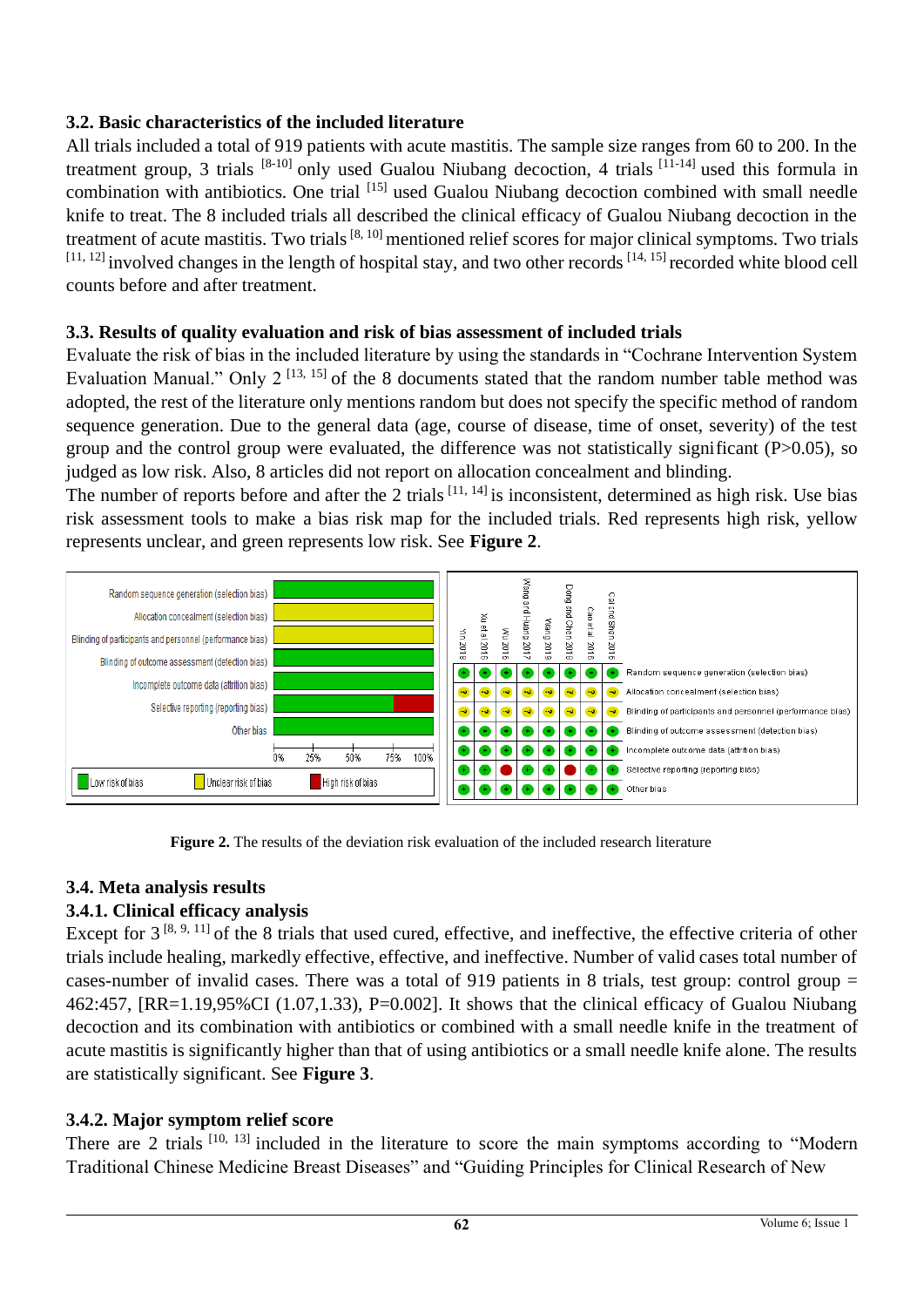Chinese Medicines." The main symptoms are breast tenderness, breast lumps, milk excretion, etc. Using a 4-level scoring method, 0 is scored as asymptomatic; mild, moderate, and severe symptoms are scored 1-3 points respectively. The lower the score, the more obvious the relief of symptoms. Use the major symptom relief score as an observation indicator,  $[MD = -1.98, 95\% \text{ CI} (-2.27, -1.65), P < 0.00001]$ , the main symptom relief score of the experimental group was lower than that of the control group, indicating that compared with the use of antibiotics, Gualou Niubangtang significantly alleviated the main clinical symptoms of the patients, and the difference was statistically significant. See **Figure 4**.

#### **3.4.3. Length of hospital stay**

Two trials<sup>[11, 12]</sup> compared the length of hospital stay between the experimental group and the control group,  $[MD = -5.23, 95\% \text{ CI } (-6.02, -4.44), P < 0.00001]$ . The results show that compared with antibiotics, Gualou Niubang decoction can significantly shorten the length of hospital stay, and the difference is statistically significant. See **Figure 5**.

#### **3.4.4. White blood cell count**

There are also 2 trials [12, 13] that recorded the patient's white blood cell count before and after treatment,  $[MD = -2.40, 95\% CI$  (-4.71, -0.08),  $P = 0.04$ ]. This shows that compared with the control group, Gualou Niubangtang has more advantages in reducing white blood cell count, and the outcome is statistically significant. See **Figure 6**.

|                                                                                                                                      | <b>Experimental</b> |     | <b>Control</b> |     |            | <b>Risk Ratio</b>                             | <b>Risk Ratio</b>                                       |  |  |  |
|--------------------------------------------------------------------------------------------------------------------------------------|---------------------|-----|----------------|-----|------------|-----------------------------------------------|---------------------------------------------------------|--|--|--|
| <b>Study or Subgroup</b>                                                                                                             | <b>Events</b>       |     |                |     |            | Total Events Total Weight M-H, Random, 95% CI | M-H. Random, 95% CI                                     |  |  |  |
| 4.1.1 Gualou Niubang decoctionVS antibiotic                                                                                          |                     |     |                |     |            |                                               |                                                         |  |  |  |
| Cai and Shen 2016                                                                                                                    | 29                  | 30  | 30             | 30  | 14.7%      | $0.97$ [0.88, 1.06]                           |                                                         |  |  |  |
| Xu et al.2016                                                                                                                        | 95                  | 100 | 71             | 100 | 13.2%      | 1.34 [1.17, 1.53]                             |                                                         |  |  |  |
| Yin 2018                                                                                                                             | 62                  | 65  | 55             | 65  | 13.8%      | 1.13 [1.00, 1.27]                             |                                                         |  |  |  |
| Subtotal (95% CI)                                                                                                                    |                     | 195 |                | 195 | 41.8%      | 1.13 [0.90, 1.42]                             |                                                         |  |  |  |
| <b>Total events</b>                                                                                                                  | 186                 |     | 156            |     |            |                                               |                                                         |  |  |  |
| Heterogeneity: Tau <sup>2</sup> = 0.04; Chi <sup>2</sup> = 23.86, df = 2 (P < 0.00001); i <sup>2</sup> = 92%                         |                     |     |                |     |            |                                               |                                                         |  |  |  |
| Test for overall effect: $Z = 1.07$ (P = 0.29)                                                                                       |                     |     |                |     |            |                                               |                                                         |  |  |  |
|                                                                                                                                      |                     |     |                |     |            |                                               |                                                         |  |  |  |
| 4.1.2 Gualou Niubang + Antibiotic decoction VS Antibiotic                                                                            |                     |     |                |     |            |                                               |                                                         |  |  |  |
| Cao et al. 2016                                                                                                                      | 44                  | 45  | 22             | 40  | 8.0%       | 1.78 [1.34, 2.36]                             |                                                         |  |  |  |
| Dong and Chen 2018                                                                                                                   | 29                  | 30  | 21             | 30  | 9.2%       | 1.38 [1.08, 1.76]                             |                                                         |  |  |  |
| Wang and Huang 2017                                                                                                                  | 77                  | 79  | 70             | 79. | 14.8%      | 1.10 [1.01, 1.20]                             |                                                         |  |  |  |
| Wu 2016                                                                                                                              | 33                  | 34  | 27             | 34  | 11.4%      | 1.22 [1.02, 1.46]                             |                                                         |  |  |  |
| Subtotal (95% CI)                                                                                                                    |                     | 188 |                | 183 | 43.4%      | 1.32 [1.06, 1.64]                             |                                                         |  |  |  |
| Total events                                                                                                                         | 183                 |     | 140            |     |            |                                               |                                                         |  |  |  |
| Heterogeneity: Tau <sup>2</sup> = 0.04; Chi <sup>2</sup> = 17.21, df = 3 (P = 0.0006); l <sup>2</sup> = 83%                          |                     |     |                |     |            |                                               |                                                         |  |  |  |
| Test for overall effect: $Z = 2.45$ (P = 0.01)                                                                                       |                     |     |                |     |            |                                               |                                                         |  |  |  |
| 4.1.3 Gualou Niubang decocation+Acupuncture VS Acupuncture                                                                           |                     |     |                |     |            |                                               |                                                         |  |  |  |
| <b>Wang 2019</b>                                                                                                                     | 77                  | 79  | 70             | 79  | 14.8%      | 1.10 [1.01, 1.20]                             |                                                         |  |  |  |
| Subtotal (95% CI)                                                                                                                    |                     | 79  |                | 79  | 14.8%      | 1.10 [1.01, 1.20]                             |                                                         |  |  |  |
| <b>Total events</b>                                                                                                                  | 77                  |     | 70             |     |            |                                               |                                                         |  |  |  |
| Heterogeneity: Not applicable                                                                                                        |                     |     |                |     |            |                                               |                                                         |  |  |  |
|                                                                                                                                      |                     |     |                |     |            |                                               |                                                         |  |  |  |
| Test for overall effect: $Z = 2.15$ (P = 0.03)                                                                                       |                     |     |                |     |            |                                               |                                                         |  |  |  |
| <b>Total (95% CI)</b>                                                                                                                |                     | 462 |                |     | 457 100.0% | 1.19 [1.07, 1.33]                             |                                                         |  |  |  |
| <b>Total events</b>                                                                                                                  | 446                 |     | 366            |     |            |                                               |                                                         |  |  |  |
| Heterogeneity: Tau <sup>2</sup> = 0.02; Chi <sup>2</sup> = 43.38, df = 7 (P < 0.00001); i <sup>2</sup> = 84%<br>0 <sup>1</sup><br>10 |                     |     |                |     |            |                                               |                                                         |  |  |  |
| Test for overall effect: $Z = 3.10$ (P = 0.002)                                                                                      |                     |     |                |     |            |                                               | 0.01<br>100<br>Favours [experimental] Favours [control] |  |  |  |
| Test for subgroup differences: Chi <sup>2</sup> = 2.22, df = 2 (P = 0.33), $P = 9.8\%$                                               |                     |     |                |     |            |                                               |                                                         |  |  |  |

| <b>Figure 3.</b> Clinical effect forest diagram |  |  |
|-------------------------------------------------|--|--|
|-------------------------------------------------|--|--|

|                                                                                                                                                      | <b>Gualou Niubang decocation</b><br><b>Antibiotic</b> |      |     |                   |               | <b>Mean Difference</b> | <b>Mean Difference</b> |                                                                        |                    |
|------------------------------------------------------------------------------------------------------------------------------------------------------|-------------------------------------------------------|------|-----|-------------------|---------------|------------------------|------------------------|------------------------------------------------------------------------|--------------------|
| <b>Study or Subgroup</b>                                                                                                                             | Mean                                                  | SD   |     | <b>Total Mean</b> | <b>SD</b>     |                        |                        | Total Weight IV, Random, 95% CI                                        | IV. Random, 95% CI |
| Xu et al.2016                                                                                                                                        | 0.8                                                   | 0.2  | 100 | 2.9               | 0.6           | 100.                   | 57.6%                  | $-2.10$ F $2.22$ . $-1.981$                                            |                    |
| Yin 2018                                                                                                                                             | 1.28                                                  | 0.77 | 65  |                   | $3.06$ $0.82$ |                        | 65 42.4%               | $-1.78$ F 2.05. $-1.511$                                               |                    |
| <b>Total (95% CI)</b>                                                                                                                                |                                                       |      | 165 |                   |               |                        | 165 100.0%             | $-1.96$ [ $-2.27$ , $-1.65$ ]                                          |                    |
| Heterogeneity: Tau <sup>2</sup> = 0.04; Chi <sup>2</sup> = 4.36, df = 1 (P = 0.04); $P = 77\%$<br>Test for overall effect: $Z = 12.42$ (P < 0.00001) |                                                       |      |     |                   |               |                        |                        | $-100$<br>100<br>50<br>-50<br>Favours [experimental] Favours [control] |                    |

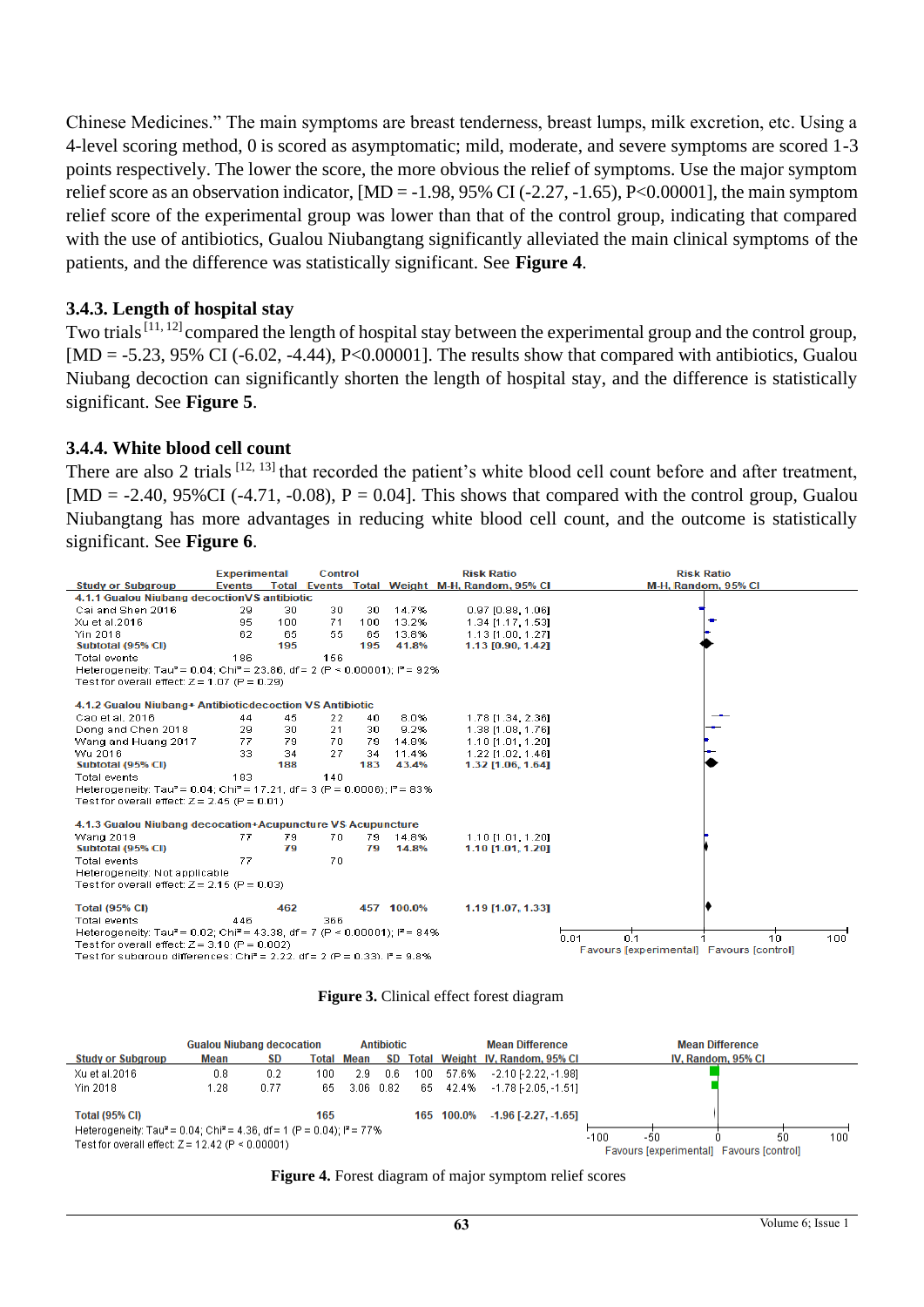

**Total (95% CI)** 

Heterogeneity: Tau<sup>2</sup> = 2.67; Chi<sup>2</sup> = 23.28, df = 1 (P < 0.00001); i<sup>2</sup> = 96% Test for overall effect:  $Z = 2.03$  (P = 0.04)

124

 **Figure 6.** White blood cell count forest plot

100.0%

119

 $-2.40$  [ $-4.71, -0.08$ ]

 $-100$ 

-50

Ó

Favours [experimental] Favours [control]

 $50$ 

 $100$ 

#### **4. Discussion**

Acute mastitis is a bacterial infection caused by milk stasis and bacterial invasion. It is a common disease during lactation <sup>[16]</sup>. This disease will not only bring great pain to the parturient, but also bring hidden dangers to the safety of breastfeeding, which is extremely detrimental to the mother and the baby  $[17]$ . Western medicine advocates the use of sufficient antibiotics as soon as possible to reduce inflammation and control infections and prevent the further development of abscesses [18]. However, related research believes that, early use of a large number of antibiotics can easily cause local qi and blood coagulation, and the organization of inflammatory tissues, form a "stiff block." At the same time, most patients are concerned about the safety of infant breastfeeding and are reluctant to use antibiotics <sup>[19]</sup>. Therefore, a treatment with definite curative effect, less side effects, more acceptable to patients, and alleviating the adverse reactions caused by antibiotics can benefit many patients with acute mastitis.

Chinese medicine believes that acute mastitis belongs to the category of "Milk Carbuncle." The etiology and pathogenesis of this disease are mostly postpartum emotional depression, stagnation of liver qi, stagnation of heat in the stomach of Yangming, block of milk collaterals, and milk congestion caused by difficulty in expelling milk [20]. Gualou Niubang Decoction is a classic prescription in "Yi Zong Jin Jian." Gualou and Niubangzi seeds are both entered into the stomach meridian. Among them, Gualou disperses knots and broad breasts, and the bitter cold of burdock seeds can clear away heat, relieve fire and detoxify. The two are the master medicine, which has the effect of removing evil and relieving depression [21]. Bupleurum has the powers of reconciling the exterior and interior, soothing the liver and promoting yang. Green peel and tangerine peel can regulate qi, invigorate the spleen, relieve depression and eliminate heat; honeysuckle and forsythia have good effects on clearing away heat, detoxification, swelling and dispelling lumps, especially for breast carbuncle. Significantly  $[22]$ , trichosanthes clears away heat and relieves carbuncle and dispels carbuncle, scutellaria and gardenia clear heat and detoxify, ignites downwards, saponins thorn dispels carbuncle and dispels carbuncle, and licorice reconciles various medicines. Combination of multiple drugs to achieve the effects of dredging the collaterals and lowering the breast, clearing away heat, reducing swelling and dispelling congestion [23].

The eight studies in this study all use clinical efficacy as their main outcome indicator. The study shows that the experimental group is significantly better than the control group in terms of clinical efficacy. Also, in further research under the subgroup, it was found that. Therefore, in the future clinical work, the treatment of acute mastitis can be combined with the patient's condition and the Gualou Niubang decoction can be used to effectively relieve the breast pain of the mother and improve the confidence of the mother to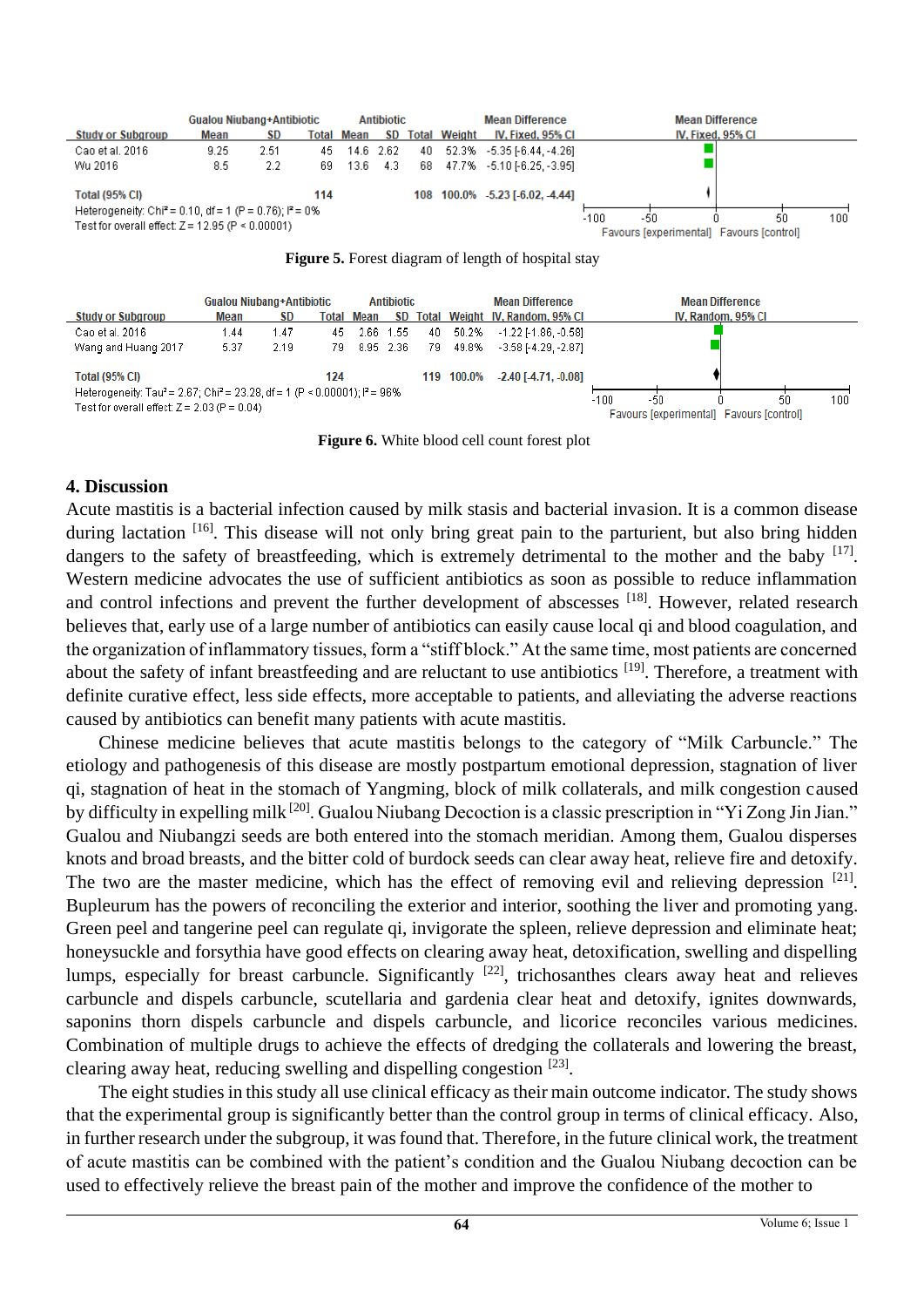breastfeed, conducive to the outcome of the disease, beneficial to both mothers and newborns. The shortcomings of this study are: the sample size reported in the existing literature is small, and randomized controlled trials do not accurately report allocation concealment, blinding, etc., and there is a certain degree of bias. Therefore, when selecting documents, read carefully and strictly screen them in order to obtain more complete data. It is hoped that future studies can include larger, more rigorous and complete randomized controlled trials, reduce the influence of other factors, and provide a more reliable basis for clinical practice.

### **Funding**

Fund Project: General Project of the National Natural Science Foundation of China (No. 81974584)

### **Disclosure statement**

The author declares no conflict of interest.

### **References**

- [1] Zhu XQ, Mi HX, Lin X, et al., 2017, Effect of Gualou Niubang Decoction Combined with Yanghe Decoction Combined with External Application of Traditional Chinese Medicine on the Levels of IL-6 and CRP in Early Lactation Patients with Acute Mastitis. Chinese Archives of Tradtional Chinese Medicine, 35(4): 819-821.
- [2] Peng FH, Yun HX, 2014, Clinical Observation on 43 Cases of Acute Mastitis Treated by Oral and External Application of Traditional Chinese Medicine. Herald of Traditional Chinese Medicine, 20(14): 70-71.
- [3] Guo HY, Wang EL, Zhong CE, 2015, Effect Observation and Nursing of Self-Made Chinese Medicine External Application in Adjuvant Treatment of Lactation Acute Mastitis. Nursing Practice and Research, 12(5): 145-146.
- [4] Liu S, Zhao HM, Gao Y, 2019, The Effect of the Combined Application of Gualou Niuang Decoction and Yanghe Decoction with External Application of Traditional Chinese Medicine on the Levels of Inflammatory Mediators and TCM Syndrome Scores in Patients with Acute Mastitis During Lactation. China Pharmacoeconomics, 14(11): 110-112+116
- [5] Qi J, Zhang YF, Xia QQ, 2015, Erchen Decoction in the Treatment of Nonalcoholic Fatty Liver Disease: A Systematic Review. Liaoning Journal of Traditional Chinese Medicine, 31(212): 2276-2280.
- [6] Higgins JP, Thompson SG, 2002, Quantifying Heterogeneity in a Meta-Analysis. Stat Med, 21(11): 1539-1558.
- [7] Higgins JPT, Ompson SG, et al., 2003, "Measuring Inconsistency in Meta-Analysis," BMJ, 327(7414): 557–560,2003.
- [8] Yin LX, 2018, Clinical Effect Analysis of Modified Gualou Niubang Decoction Combined with Milk Excretion in the Treatment of Lactation Mastitis. China's Rural Health, (15): 68+67.
- [9] Cai GY, Yang LC, 2016, Clinical Observation of Effects of Modified Gualou Niubang Decoction on Early-Stage Acute Mastitis During Lactation. Shanghai Journal of Traditional Chinese Medicine, 50(12): 57-59.
- [10] Xu XQ, et al., 2016, Clinical Research of Modified Gualou Niubang Decoction Combined with Milk Ejection Method in Treating Lactation Mastitis. Clinical Journal of Chinese Medicine, 8(03): 73-75.
- [11] Wu XB, 2016, Clinical Observation of Gualou Niubang Decoction in the Treatment of Acute Mastitis. Chinese Medicine Modern Distance Education of China, 2016. 14(12): 92-93.